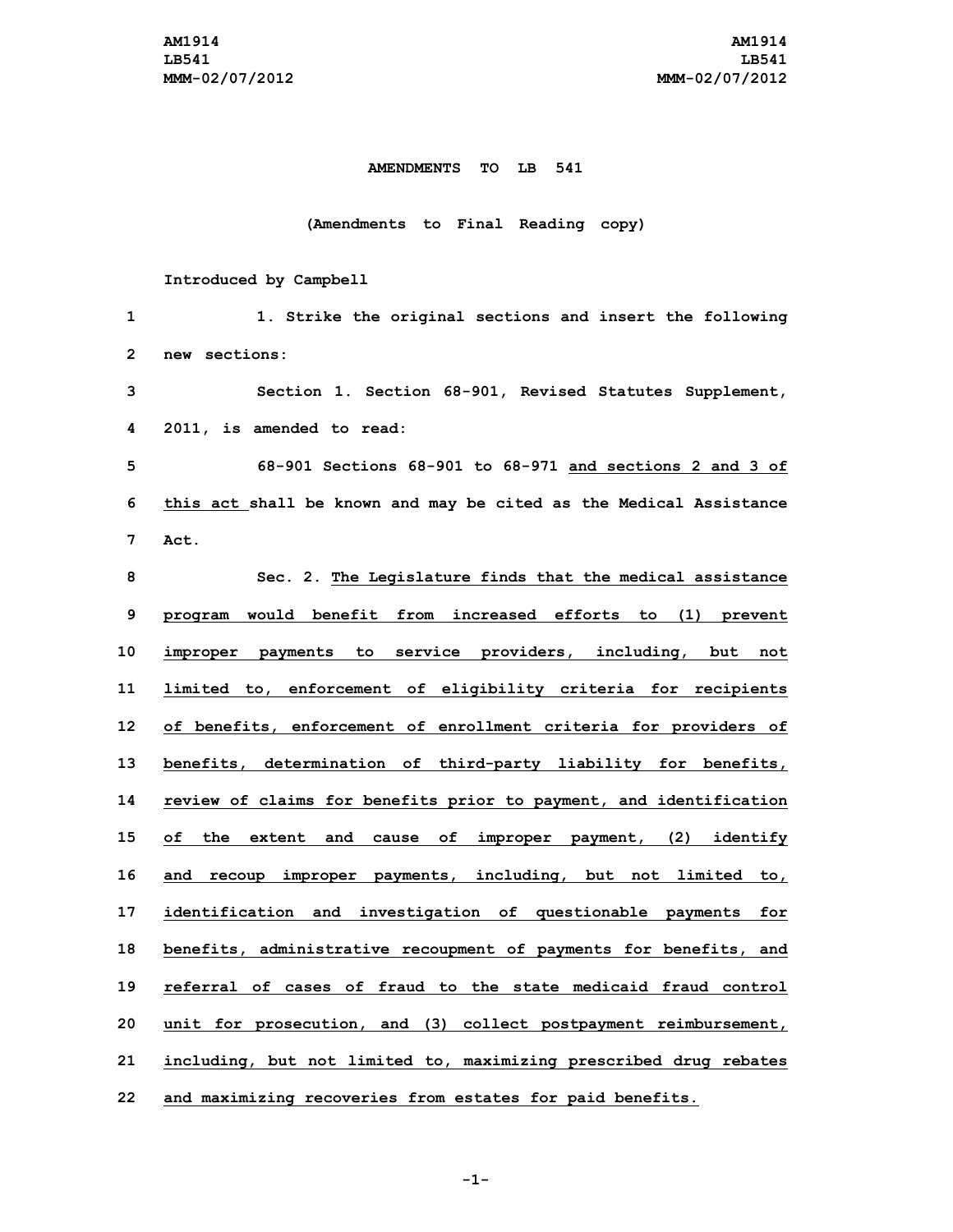**Sec. 3. (1) The department shall contract with one or more recovery audit contractors to promote the integrity of the medical assistance program and to assist with cost-containment efforts and recovery audits. The contract or contracts shall include services for (a) cost-avoidance through identification of third-party liability, (b) cost recovery of third-party liability through postpayment reimbursement, (c) casualty recovery of payments by identifying and recovering costs for claims that were the result of an accident or neglect and payable by <sup>a</sup> casualty insurer, and (d) reviews of claims submitted by providers of services or other individuals furnishing items and services for which payment has been made to determine whether providers have been underpaid or overpaid and take actions to recover any overpayments identified. (2) The department shall contract with one or more persons to support <sup>a</sup> health insurance premium assistance payment 17 program. (3) The department may enter into any other contracts deemed to increase the efforts to promote the integrity of the medical assistance program. (4) Contracts entered into under the authority of this section may be on <sup>a</sup> contingent fee basis and are exempt from section 73-203. Contracts entered into on <sup>a</sup> contingent fee basis shall provide that contingent fee payments are based upon amounts recovered, not amounts identified, and that contingent fee payments are not to be paid on amounts subsequently repaid due to determinations made in appeal proceedings. Contracts shall be**

**-2-**